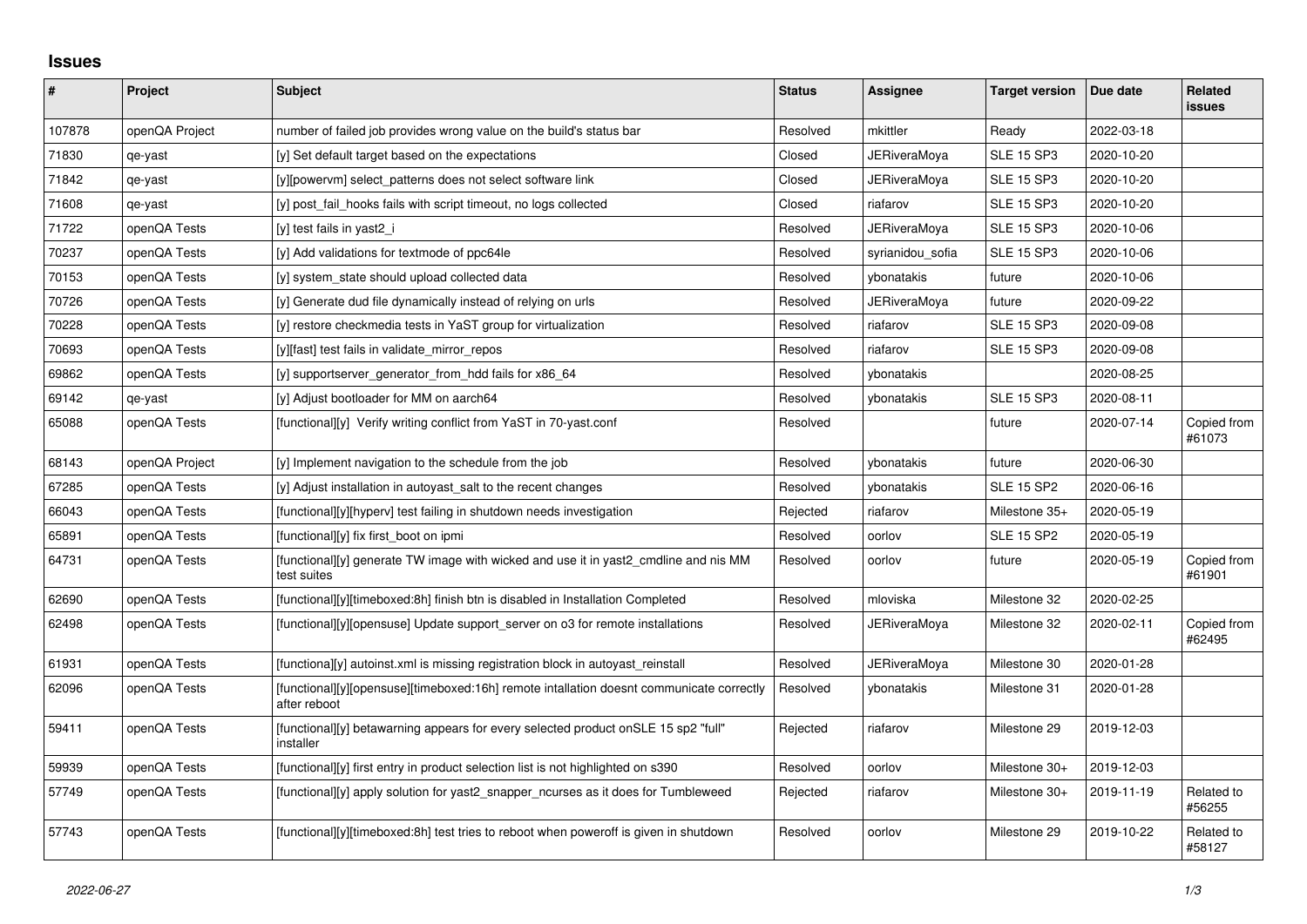| $\pmb{\#}$ | Project            | Subject                                                                                     | <b>Status</b> | <b>Assignee</b>     | <b>Target version</b> | Due date   | Related<br>issues    |
|------------|--------------------|---------------------------------------------------------------------------------------------|---------------|---------------------|-----------------------|------------|----------------------|
| 55151      | openQA Project     | [functional][y] provide message explaining the failure in script_run                        | Resolved      | ybonatakis          |                       | 2019-10-08 |                      |
| 59318      | openQA Tests       | [functional][u] packages are not gettting installed                                         | Resolved      | jorauch             | Milestone 28          |            |                      |
| 60230      | openQA Tests       | [functional][y] test fails in system_role                                                   | Resolved      | riafarov            | Milestone 30          |            | Related to<br>#60041 |
| 65882      | openQA Tests       | [functional][y][sporadic] test fails in first_boot cant finish because guess disabled guest | Rejected      | riafarov            | Milestone 33          |            |                      |
| 72277      | qe-yast            | [y] Modify check in autoyast installation test                                              | Closed        | <b>JERiveraMoya</b> | <b>SLE 15 SP3</b>     |            |                      |
| 68152      | openQA Tests       | [y] Revert Negative Lookhead for 'nothing provides /bin/sh'                                 | Resolved      | riafarov            | <b>SLE 15 SP3</b>     |            |                      |
| 68515      | openQA Tests       | [y] iscsi_client wont be fixed in SLE15SP2                                                  | Rejected      | riafarov            | <b>SLE 15 SP3</b>     |            |                      |
| 70546      | qe-yast            | [y] Remove soft fail for bsc#1175374                                                        | Closed        | riafarov            | <b>SLE 15 SP3</b>     |            | Related to<br>#70174 |
| 72274      | qe-yast            | [y] nfs mount timeout investigation                                                         | Rejected      | riafarov            | <b>SLE 15 SP3</b>     |            |                      |
| 49697      | openQA Project     | [Bug] Needle panel shows incorrect matches                                                  | Rejected      |                     |                       |            |                      |
| 59061      | openQA Tests       | test fails in installation                                                                  | Rejected      |                     |                       |            |                      |
| 62495      | openQA Tests       | [functional][y][opensuse] Update support_server on o3 for remote installations              | Closed        |                     |                       |            | Copied to<br>#62498  |
| 64165      | openQA Tests       | [functional][y][periodic] test fails in nis_server                                          | Rejected      |                     |                       |            |                      |
| 68908      | openQA Tests       | [y] Remove deprecated sections from autoyast profile                                        | Rejected      |                     |                       |            |                      |
| 95455      | openQA Tests       | [qac][kernel] Make record_soft_failure shows error as regression                            | New           |                     |                       |            |                      |
| 54041      | openQA Project     | test terminates in openga in scenario with raid partitioning                                | Resolved      | okurz               |                       |            |                      |
| 55949      | openQA Tests       | [functional][y] yaml schedulers are not found                                               | Resolved      | riafarov            |                       |            |                      |
| 55964      | openQA Tests       | [functional][y] test fails in scc_registration because of missing step                      | Rejected      | riafarov            |                       |            |                      |
| 59012      | openQA Tests       | [functional][y] test fails in yast_sysconfig                                                | Resolved      | riafarov            |                       |            |                      |
| 59309      | openQA Tests       | [Functional][y]test fails in verify_ext4                                                    | Rejected      | riafarov            |                       |            |                      |
| 59312      | openQA Tests       | [functional][y] could not resolv repos urls                                                 | Rejected      | riafarov            |                       |            |                      |
| 61100      | openQA Tests       | [functional][y] test fails in scc_registration                                              | Resolved      | riafarov            |                       |            |                      |
| 65858      | openQA Tests       | [functional] ppc64le iso is not bootable                                                    | Rejected      | riafarov            |                       |            |                      |
| 112442     | openQA auto review | auto_review:"'systemctl --no-pager start slurmctld' failed":force_result:softfailed         | Resolved      | ybonatakis          |                       |            |                      |
| 64328      | openQA Tests       | [functional][y] fix hostname_inst from btrfs_libstorage-ng                                  | Rejected      | vbonatakis          |                       |            |                      |
| 66427      | openQA Project     | openqa-cli cant trigger single job                                                          | Rejected      | ybonatakis          |                       |            |                      |
| 91941      | openQA Tests       | [qac] test fails in docker_runc                                                             | Resolved      | ybonatakis          |                       |            |                      |
| 108581     | openQA Tests       | False softfails in scc_registration                                                         | Resolved      | ybonatakis          |                       |            |                      |
| 58319      | openQA Project     | [openqa-client] make --form visible in the help output                                      | Resolved      | mkittler            | Done                  |            |                      |
| 65447      | qe-yast            | [functional][y] Extend form of salt-formulas test                                           | New           |                     | future                |            |                      |